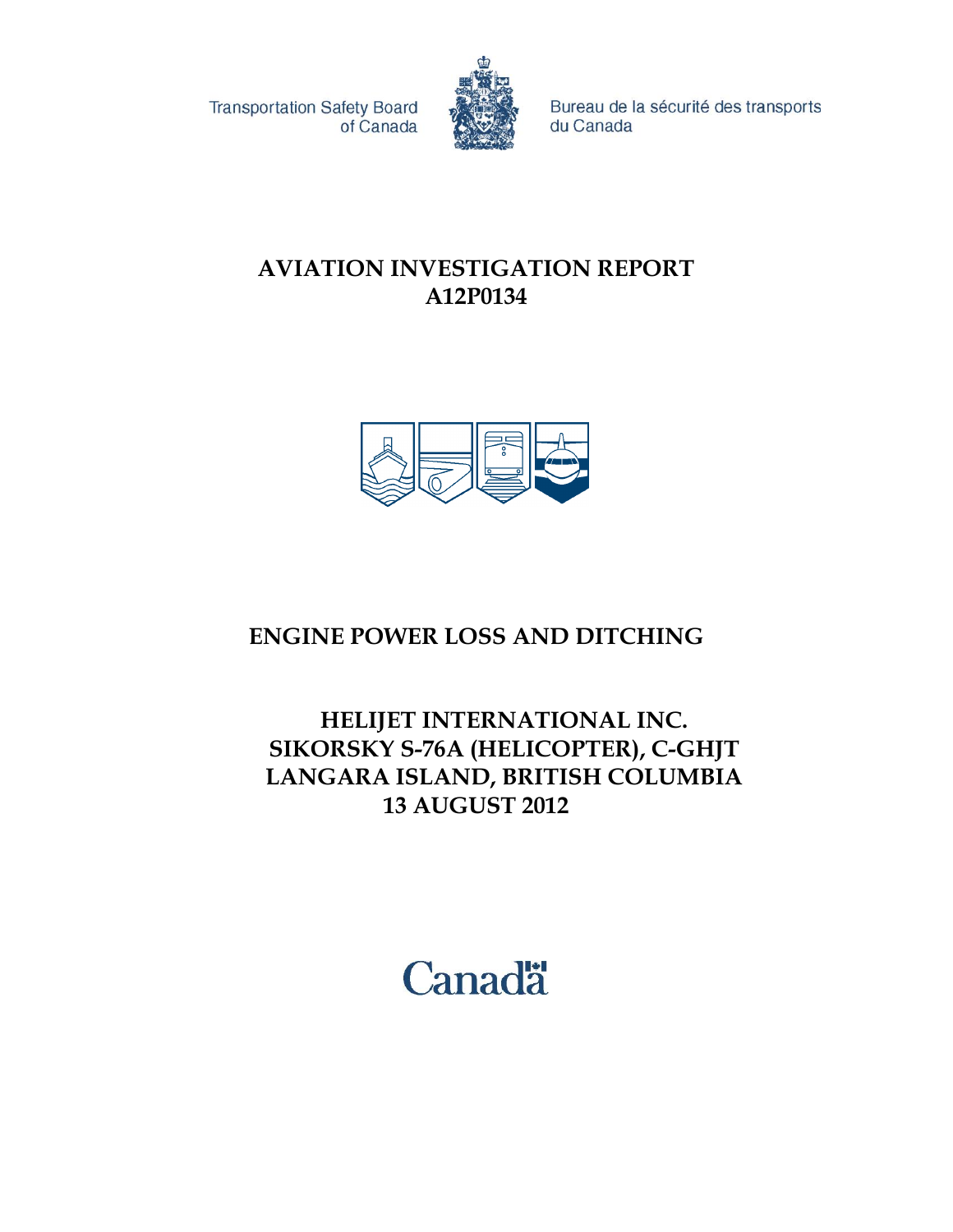The Transportation Safety Board of Canada (TSB) investigated this occurrence for the purpose of advancing transportation safety. It is not the function of the Board to assign fault or determine civil or criminal liability.

# Aviation Investigation Report

Engine Power Loss and Ditching

Helijet International Inc. Sikorsky S-76A (Helicopter), C-GHJT Langara Island, British Columbia 13 August 2012

Report Number A12P0134

# *Summary*

At 1301 Pacific Daylight Time, the Helijet International Inc. Sikorsky S-76A helicopter (registration C-GHJT, serial number 760052) departed Masset Airport, British Columbia, for a fishing lodge on Langara Island, British Columbia, with 1 pilot and 1 passenger on board. On final approach to land at the fishing lodge, 1 engine lost power. The pilot elected to ditch in the water with the emergency flotation system deployed. The helicopter settled on the water alongside a floating helipad, which was the intended landing site. After shutting down the helicopter, the pilot noticed that it was listing nose down and to starboard (right). The pilot and the passenger evacuated the helicopter into a small boat that was dispatched to help; no one was injured. About 4 minutes later, the helicopter rolled inverted in the water. The emergency locator transmitter activated for about 4 seconds.

*Ce rapport est également disponible en français.*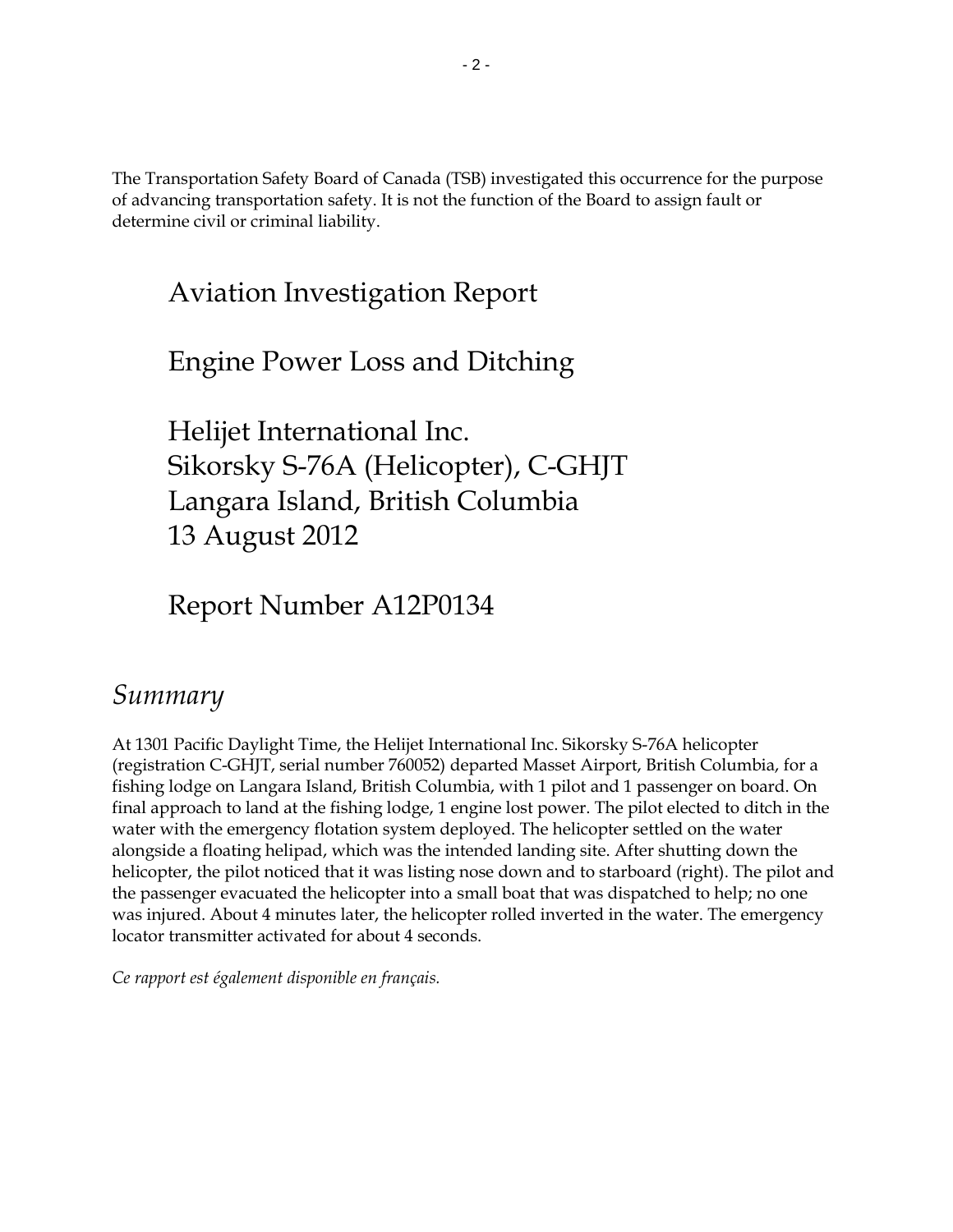# *Factual Information*

## *History of the Flight*

 $\overline{a}$ 

On the day of the accident, the helicopter was transporting an employee of the fishing lodge and cargo from Masset Airport, British Columbia, to the lodge on Langara Island, British Columbia, which is about an eighteen-minute trip. On short final to land at 1319, <sup>1</sup> there was a loud bang, the engine-out warning horn sounded, and the No. 2 engine (Allison/Rolls Royce 250-C30S) lost power.

At the time of the power loss, the helicopter was about 75 feet away from the helipad and 49 feet above the water, with an indicated airspeed of about 14 knots. The pilot was in the process of beeping up <sup>2</sup> the No. 1 engine to match the torques, as the No. 2 engine torque was indicating 95% and the No. 1 engine torque was between 80 and 85%. In response to the power loss, the pilot pulled up on the collective to decrease the rate of descent and pitched the nose down in an attempt to land on the helipad. It became apparent that the helicopter could not be landed safely on the small floating helipad. Therefore, the pilot stopped the forward flight of the helicopter and ditched in the water beside the helipad with the emergency floats deployed [\(Figure 1\)](#page-2-0).



<span id="page-2-0"></span>**Figure 1**. Final flight path of the helicopter relative to the fishing lodge and floating helipad

<sup>1</sup> All times are Pacific Daylight Time (Coordinated Universal Time minus 7 hours).

<sup>&</sup>lt;sup>2</sup> There is a manual switch on the collective that allows the pilot to make small adjustments to the engine rpm. This adjustment is commonly referred to as beeping the engine (up or down).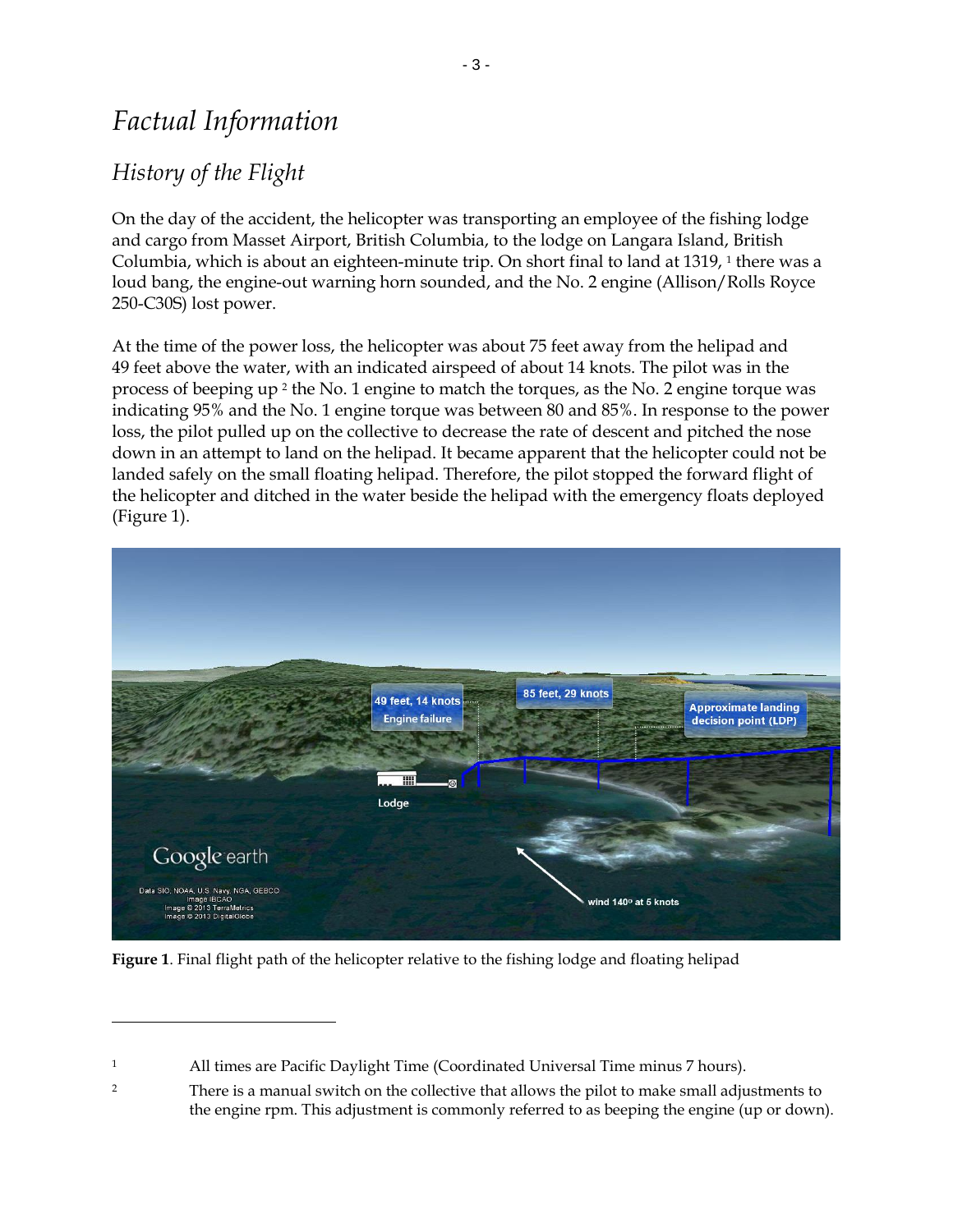The helicopter settled on the water with the main rotor blades turning, sweeping over the northeast side of the helipad. All 4 floats were inflated. The ditching was accomplished with low impact forces, and the emergency locator transmitter (ELT) did not initially activate. The ELT emitted a brief signal upon submersion in the sea water. The helicopter drifted away from the helipad, and the pilot shut down the other engine. The occupants were advised by an observer, via marine band radio, that smoke was emanating from the No. 1 engine. The pilot pulled the fire handle for that engine <sup>3</sup> and discharged the fire extinguisher. Both fire handles were found in the pulled/shut-off position after the helicopter was retrieved. It could not be determined when the No. 2 engine fire handle was pulled.

After the rotors stopped, the helicopter began to list to starboard, and the pilot called for the passenger to evacuate. The pilot and passenger exited without injury onto a small boat, which had been dispatched by the lodge.

The starboard floats continued to deflate, and about 4 minutes later, the helicopter rolled inverted in the water, floated by only the port floats. The helicopter was later dragged close to shore and secured to a tree with a rope. A containment boom was placed around the helicopter in case of fuel and oil leakage.

#### *Damage*

Damage to the helicopter was initially limited to the engine, but the damage sustained by its submersion in salt water, and subsequent salvage, rendered it beyond economical repair. The starboard nose float was torn on the front lower outboard side. Some of the fabric was missing, and there was wrinkling deformation, consistent with the fabric having been snagged on an object.

#### *Pilot*

The pilot was highly experienced, with about 20 000 hours total flying time and about 8000 hours on the helicopter type. The pilot held an airline transport pilot licence - helicopter, validated by a current medical certificate. The pilot had been trained and certificated to the appropriate standards and regulations.

## *Helicopter*

 $\overline{a}$ 

The Sikorsky S-76A is a twin-engine, single main-rotor helicopter designed to operate with 1 or 2 pilots and carry up to 13 passengers. This helicopter type is certified to a maximum gross takeoff weight (MGTOW) of 10 500 pounds. The occurrence helicopter was manufactured in 1980. Records indicate that it was maintained to the manufacturer's and regulator's standards. A weight and balance computation determined that the helicopter was being operated within its load and centre of gravity limits. At the time of the occurrence, the helicopter's gross weight was about 9725 pounds.

<sup>&</sup>lt;sup>3</sup> Pulling the fire handle also shuts off the engine fuel and electrical power.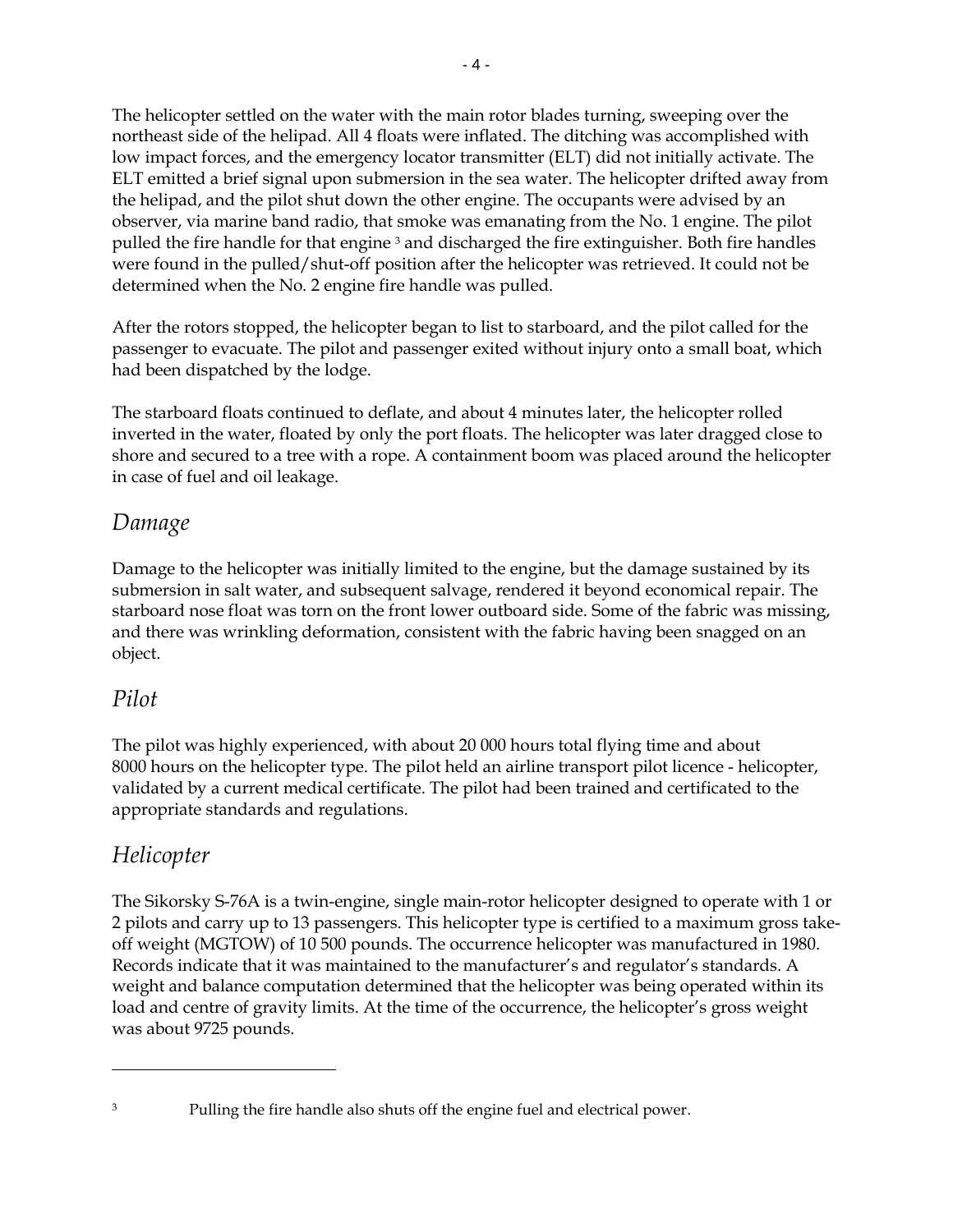The S-76A helicopter flight manual indicates that the S-76A helicopter may be operated under Category A or B. <sup>4</sup> In this ocurrence, the helicopter was operated under Category B because Category A criteria could not be met at the intended landing site.

While the helicopter has 2 engines, its performance with 1 engine inoperative is affected by several factors, primarily weight. At higher gross weights, with 1 engine inoperative, the helicopter cannot hover or land without forward motion (run-on landing). In some cases, it uses more than 1000 feet of landing surface distance before stopping. Considerations for performance loss, when operating with only 1 engine, are found in many twin-engine aircraft manuals.

The landing decision point (LDP) for the S-76A is 100 feet above the touchdown elevation at 50 knots indicated airspeed (KIAS), and at a rate of descent no more than 750 feet per minute (fpm). During Category B operations, with an engine failure before or at the LDP, the pilot may perform a balked landing go-around. With an engine failure after the LDP, a forced landing or ditching must be performed.

Operators recognize critical flight envelopes where aborted approaches or normal landings are impossible. To mitigate the risk in these flight envelopes, pilots are trained to conduct a balked approach on 1 engine (fly away) or, if this is not possible and the aircraft is properly equipped, to carry out an emergency landing at sites not normally considered acceptable. In this case, the helicopter was equipped with an emergency flotation system to mitigate the risk of over-water approaches to small floating helipads.

The emergency flotation system consists of 2 pop-out-type floats folded in compartments near the nose landing gear and 2 floats for the aft/main landing gear, 1 in each gear door. Four 3000 pounds-per-square-inch (psi) helium- or nitrogen-charged bottles provide inflation gas; 2 supply the nose floats and 2 supply the main floats. There are lines interconnecting each pair of bottles and floats. Should one of the inflation bottles fail to activate, the other bottle in the pair can inflate a cell in both associated floats. To inflate the flotation system, there is an electrical switch on the pilot's cyclic control stick grip.

#### *Weather*

 $\overline{a}$ 

Masset is located about 35 nautical miles (nm) southeast of Langara Island. The weather reported at 1300 at Masset (close to departure time) was as follows: winds 150˚ true (T) at 12 knots, gusting to 22 knots, visibility 10 statute miles (sm) in light drizzle, temperature 14˚C, dew point 13˚C, and clouds broken at 800 feet above ground level (agl). At 1400, just after the accident, Langara Island automatic weather station was reporting the following: winds 140˚T at 5 knots, temperature 14˚C, and dew point 14˚C. The flight was carried out under visual flight rules (VFR) at about 500 feet over water, and the visibility was described as good.

<sup>4</sup> Category A operations allow helicopter flight with one engine inoperative to a suitable emergency landing place. Category B operations recognize critical flight envelopes where suitable emergency landing places are not available.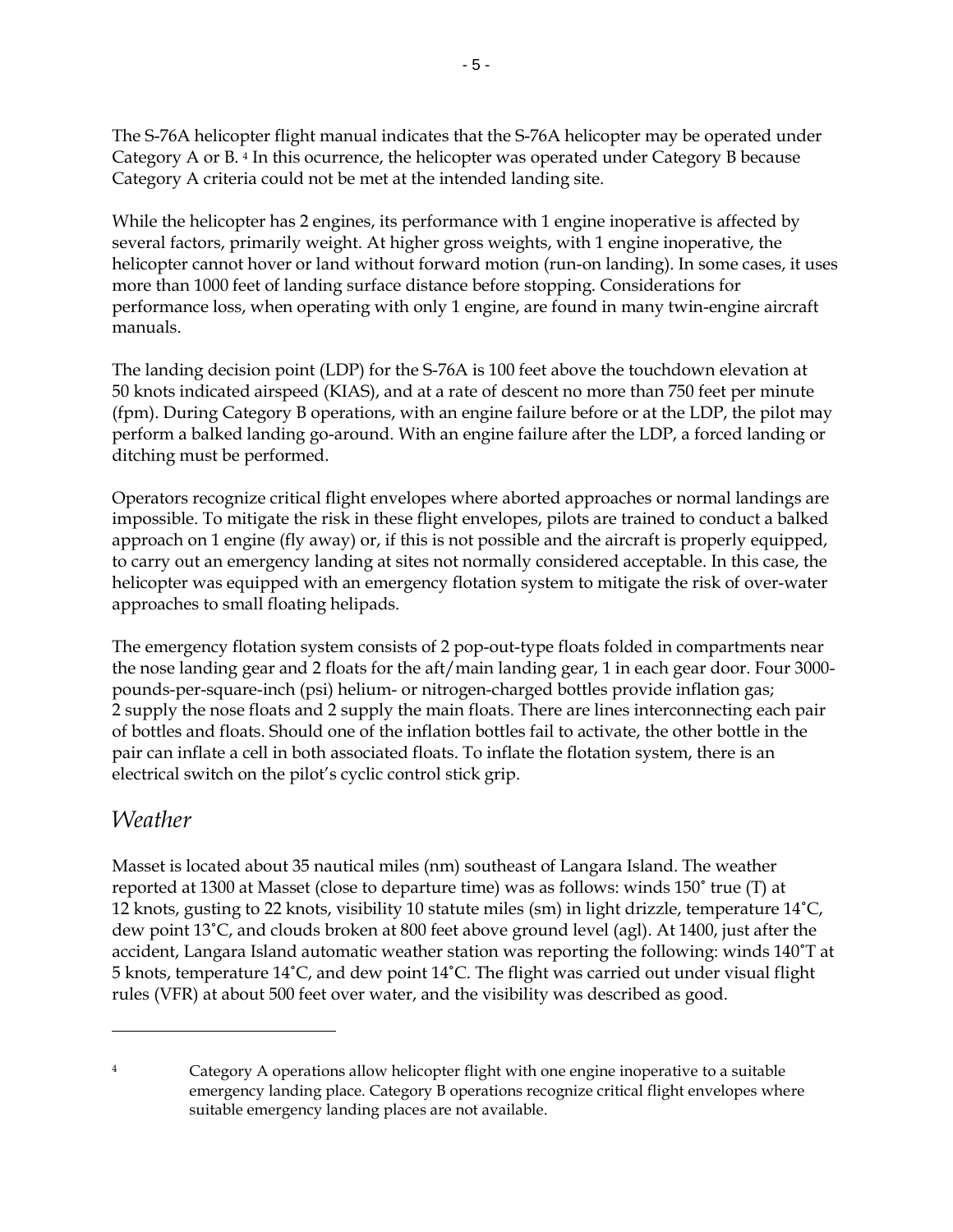#### *Aerodrome Information*

An aerodrome is defined in the *Aeronautics Act* as:

Any area of land, water (including the frozen surface thereof) or other supporting surface used, designed, prepared, equipped or set apart for use either in whole or in part for the arrival, departure, movement or servicing of aircraft and includes any buildings, installations and equipment situated thereon or associated therewith.

There are defined exceptions, but generally, most places in Canada can be designated an aerodrome for the purposes of landing a helicopter.

Since helicopters can land in a wide variety of areas other than certified or registered aerodromes, it is incumbent upon operators to assess the performance limitations of their helicopters in relation to the hazards present in any given landing area.

The company was carrying out a non-scheduled commercial service to several remote sites, including the fishing lodge. The company was not required by regulation to register the aerodromes located at the fishing lodges. The requirements for certification do not apply to these facilities. However, the company made approach and site information charts for the benefit of its pilots [\(Figure 2\)](#page-5-0).



<span id="page-5-0"></span>**Figure 2**. Company approach chart for the fishing lodge

1 – direction of landing with south-easterly wind, take-off with west wind

2 – aircraft orientation while sitting on the helipad (90° to walkway)

3 – direction of landing with west wind, take-off with south-easterly wind (Source: Helijet International Inc.)

The company reviewed the hazards associated with the operation of its helicopters at fishing lodges where runways are not available. This review prompted several upgrades to the landing sites. Most of the fishing lodges served by helicopters have floating helipads with nearby docks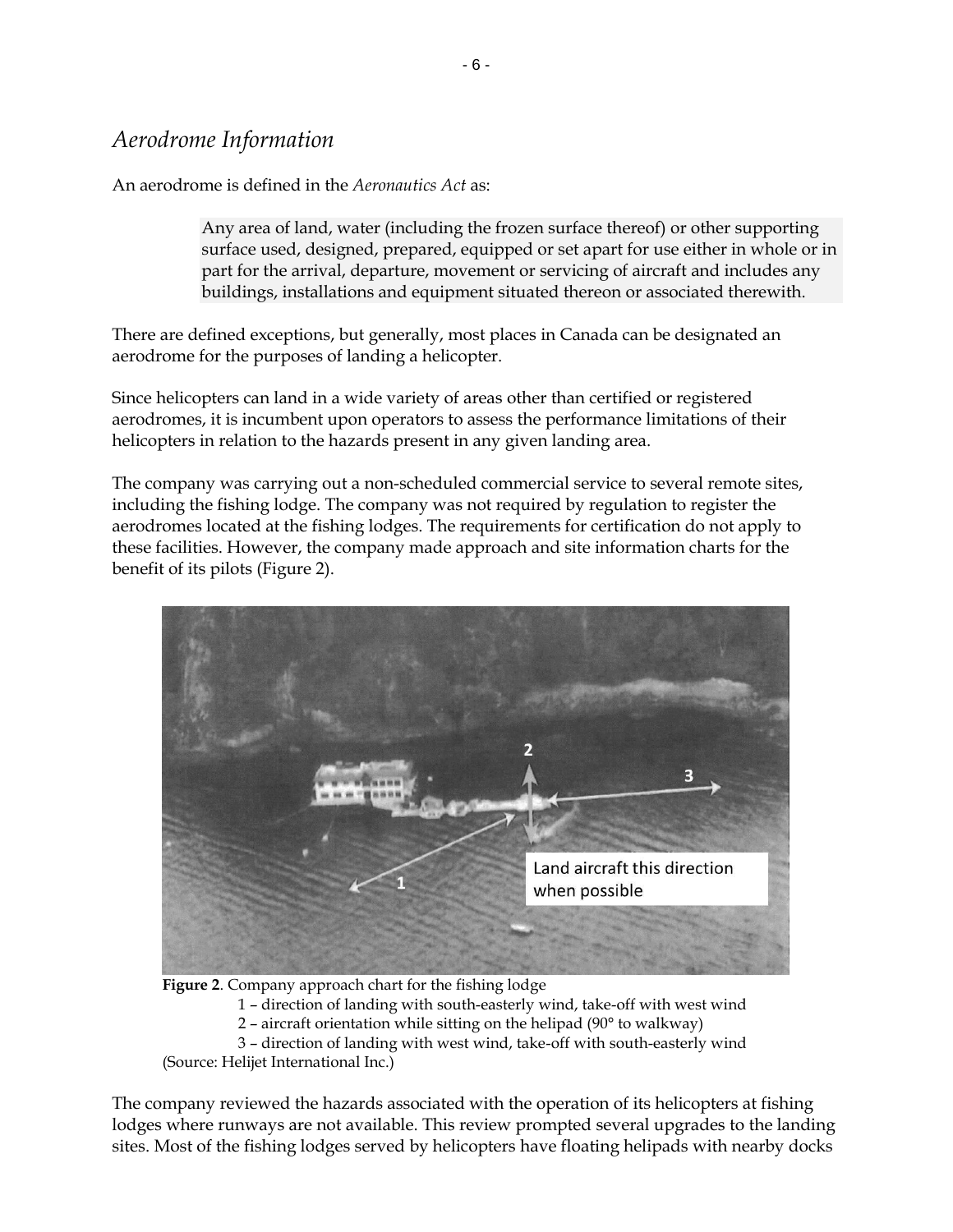to access the lodging facilities. The company standardized the helipad dimensions and generally increased their size to 40 feet by 40 feet.

The topography around the helipad at the occurrence site limits the options for unobstructed missed approaches or balked landings. The 40 by 40 foot helipad was too small to allow any landing roll.

### *Flight Recorders*

The helicopter was equipped with a cockpit voice recorder (CVR) and a global positioning system (GPS) flight-tracking system. These systems were useful to the investigation.

### *Technical Examinations - Engine*

A preliminary examination of the engine during retrieval from the water revealed that the No. 2 engine (starboard) had experienced a catastrophic failure of the outer combustion case (OCC). Photo 1 shows the damage to the No. 2 OCC.

OCCs of Rolls-Royce 250 series engines are oncondition parts with no service life limit and are not required to be tracked by the total number of flight hours or cycles. The occurrence helicopter engine was fitted with the original OCC [part number (P/N) 6899237].

In 1984, the engine manufacturer issued Commercial Engine Bulletin (CEB) CEB-A-72-2113/3115. The CEB provided inspection details and reinforcement



**Photo 1.** Engine No. 2 combustion case damage

patch procedures for OCCs of 250-series engines. In 1986, the Federal Aviation Administration (FAA) issued Airworthiness Directive (AD) AD 85-25-07 Rl. This AD mandated that P/N 6899237 OCCs be modified with a re-inforcement patch installed on the armpit area of the OCC diffuser scroll elbow. OCCs modified in this manner were re-identified as P/N 23030910.

The occurrence OCC was identified as P/N 23030910 (S/N 24281), indicating compliance with the AD.

The engine was initially disassembled at Standard Aero in Richmond, British Columbia, under the supervision of the Transportation Safety Board of Canada (TSB); there were no other remarkable damage signatures. The OCC was sent to the TSB Laboratory in Ottawa, Ontario, where a more in-depth examination found the following:

This OCC had undergone repairs (replacement of wire mesh patches) in the armpit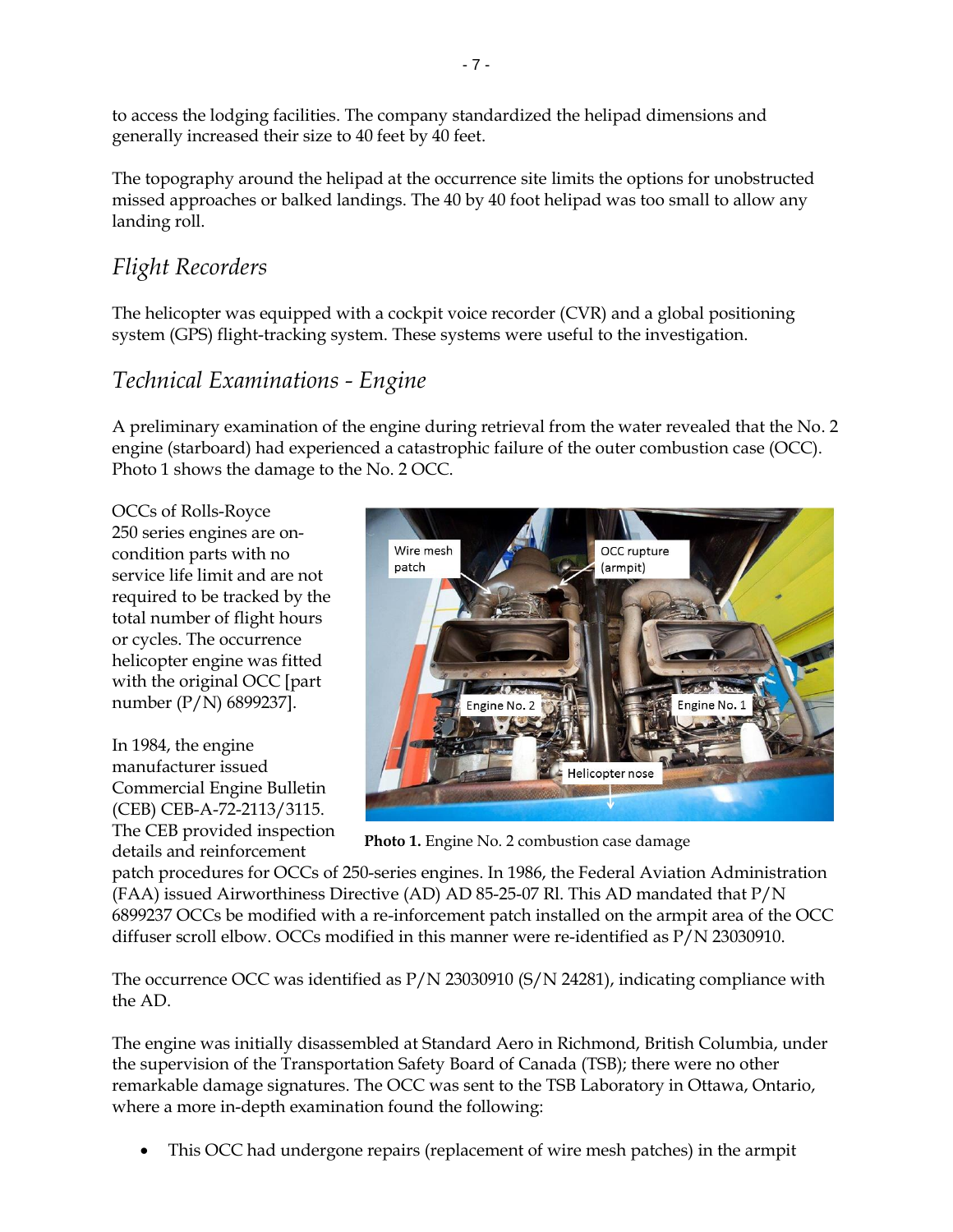areas.

- The rupture of the OCC occurred in the left-side armpit; it was the result of an overstress extension of a pre-existing fatigue crack when this crack had grown to a critical length.
- The main fatigue crack was formed by merging small cracks initiating from numerous separate points along the inside and outside surfaces of the horizontal butt weld and surrounding areas.
- Two other small cracks were observed in the left-side armpit. One fatigue crack was located at the circumferential seam weld under the gas producer attachment flange. This crack eventually merged with the main fatigue crack via an overstress crack. The other crack was parallel to the main crack on the other side of the horizontal butt weld.
- Two short cracks were also found in the right-side armpit region.
- The fatigue cracking was driven by pressure cycles (engine start-stop cycles) in the OCC as part of normal engine operation. The fatigue cracks were located under the reinforcing wire mesh patches, which made the cracks difficult to detect at the initial formation stage.
- At the main fatigue crack location, the OCC skin was thinner than elsewhere, and its thickness was below the minimum specified value for the skin wall thickness. It is likely that the thin areas facilitated fatigue cracking.

A copy of the Authorized Release Certificate, TCCA 24-0078 (dated 12 July 2004), indicates that the OCC (P/N 23030910, S/N 24281) was overhauled by Standard Aero Ltd. in Winnipeg, Manitoba. The details of the overhaul work were not recorded on TCCA 24-0078, but the manufacturer's instruction letter (PRPL 2-E002) referenced in the certificate indicates weld repairs of OCC cracks. The certificate also indicates that the number of hours since new, and since previous overhaul, were unknown due to the lack of records.

In this case, the right patch was 2.3 inches wide, while the left side-by-side patches were 1.89 inches and 0.47 inches wide. The different reinforcing patches in the 2 armpits of the occurrence OCC suggest that they were possibly repaired at different tim**e**s.

According to information provided by the manufacturer, reinforcing patches can be replaced during OCC repairs. Revision 4 of CEB-A72-2113/CEB-A72-3115, issued in September 1994, indicates that the size of the patch is 1.75 to 1.85 inches by 4.45 to 4.55 inches. However, according to the manufacturer, slightly wider patches were commonly used.

## *Technical Examinations – Emergency Flotation System*

The emergency flotation system allows for a safe emergency ditching on water. This was accomplished, and the occupants had enough time to evacuate safely. However, the starboard floats (nose and main) subsequently deflated. The floats were examined by the TSB Laboratory personnel and the following was found:

- Each float is divided into fore and aft air cells by a transverse bulkhead located roughly in the middle. The bulkhead in the starboard nose float had split open along the entire length of the longitudinal seam, as well as across partial lengths of the circumferential seams. The seam failures were all connected and continuous.
- Nothing was found to suggest that the strength of the float fabric had degraded significantly below the required minimum standard.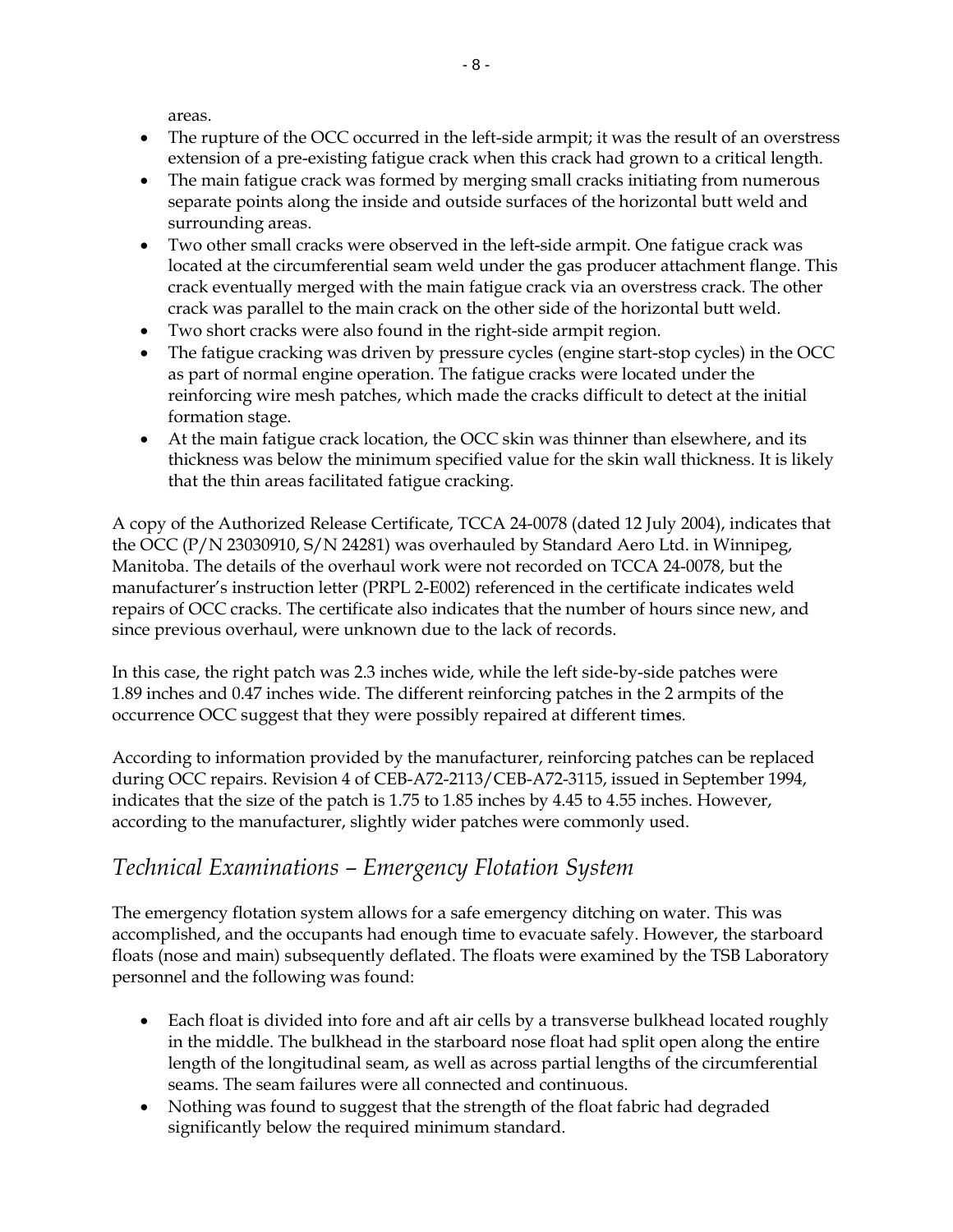- The starboard main float had 1 tear caused by a sharp object. Another tear was a tearing type failure, and it was not determined how it occurred.
- The seams of the starboard main float did not exhibit any indications of weakness.
- The seam peel and shear strengths of the starboard nose float were both below expected values by a factor of 10, and the seams could be separated by applying minimal force with fingers.
- The starboard nose float seam separations had occurred at the interface between the glue and the urethane coating, with some of the glue remaining attached to each surface. The glue on this float exhibited extensive cracking, which most probably existed before the occurrence. Since the starboard nose float was over 30 years old, the possibility exists that the glue degradation was age-related.
- The initial float failure was most probably the seam failure in the starboard nose float.
- The manufacturer's current inspection method does not adequately identify degradation in seam strength.

Sikorsky does not assign a service life to these inflatable vessels and floats manufactured by the Air Cruisers division of Zodiac Aerospace. The floats manufacturer estimates that the life could be between 10 and 25 years of service. The expected life would vary greatly depending on weathering and handling issues.

#### *Company*

The company was operating under a Transport Canada (TC) issued company air operator certificate and carried out its maintenance through its own TC-approved maintenance organization.

The company's main operations facility in British Columbia is based at the Vancouver International Airport. This facility supports 4 sub-bases. One sub-base in Prince Rupert/Seal Cove and 1 sub-base in Sandspit service remote sites in the Queen Charlotte Islands and northern locations. Two other facilities in Victoria Harbour and Coal Harbour serve the Victoria-Vancouver flights. The company operates a variety of helicopters. Most are Sikorsky S-76A and S-76C types. The S-76C variant has better performance when 1 engine is inoperative.

An approved safety management system (SMS) is not required by TC for the operations carried out by the company. Nevertheless, the company has an SMS and considered the risk of an engine power loss during a critical phase of flight. The company concluded that twin-engine helicopters equipped with emergency flotation systems would facilitate a safe emergency landing and timely egress of persons on board in the event of a ditching. It should be noted that the standards and regulations allow for this operation to be carried out with a single-engine helicopter without any flotation equipment.

## *Maintenance - Engine*

The manufacturer specifies that the OCCs are to be inspected visually at 150-hour intervals using a bright light and mirror as necessary. The OCCs are to be inspected more thoroughly every 2000 hours using Leak-Tek (soapy water) while motoring the engine to create some air pressure, and/or using the dye penetrant non-destructive test (NDT) method. The OCC is not required to be removed for these inspections. According to the information provided by the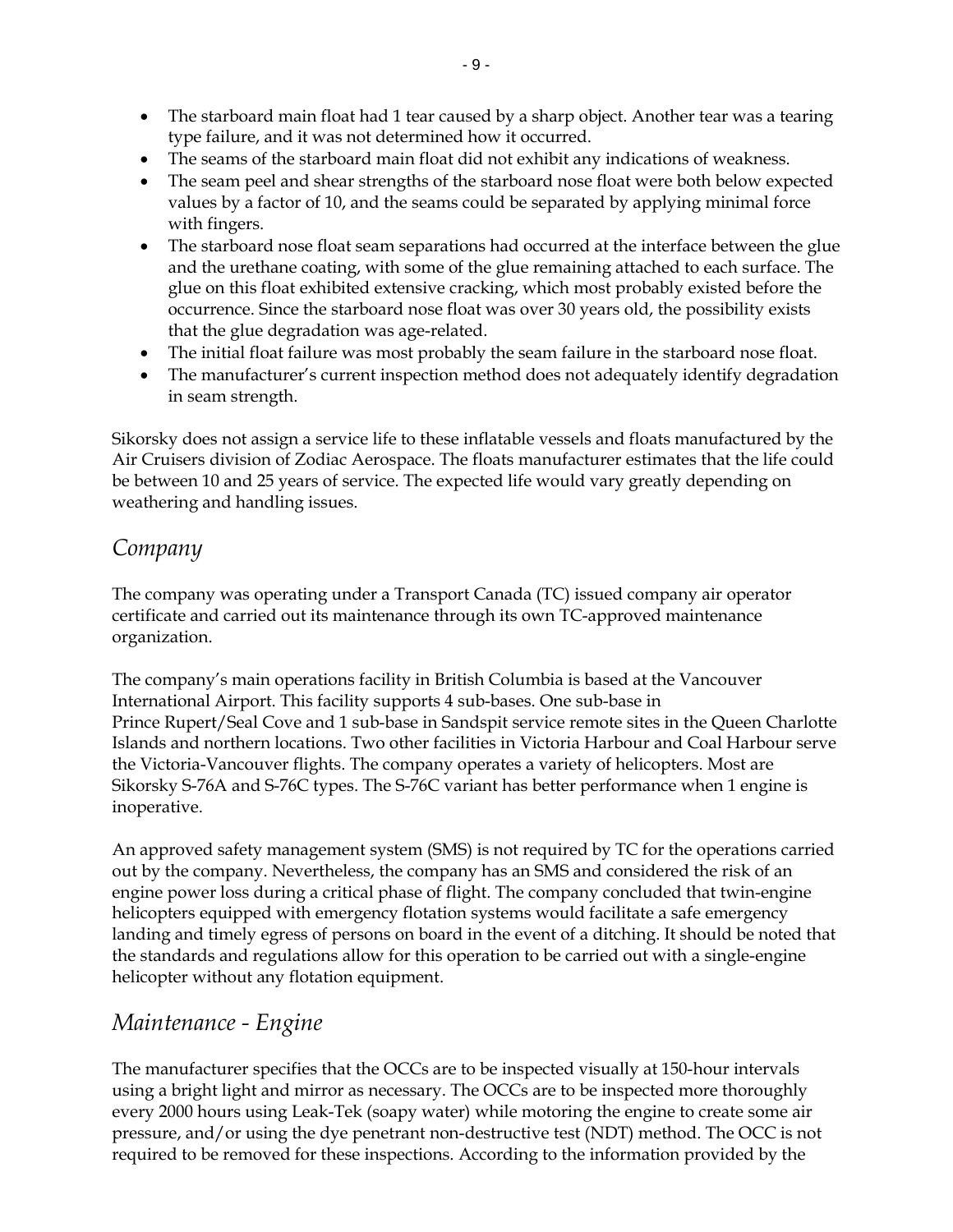company, the last 2000-hour inspection of the occurrence OCC was performed using the Leak-Tek method on 03 October 2010 (1201.2 hours before the occurrence). This non-destructive inspection method includes applying the Leak-Tek solution after pressurizing the OCC and looking for bubbles on the outer surface of the case, which would indicate a crack. No cracks were detected during the October 2010 inspection. While this may indicate that no cracks existed at the time, based on knowledge of crack propagation, it is also possible that some cracks were in fact present, but had not propagated all the way through the OCC skin and reinforcing patch. The most recent 150-hour inspection was conducted on 27 July 2012 (38.1 hours before the occurrence). Again, no cracks were found, but it would be difficult to notice a crack on the rough patch surface if the cracks were completely within the area covered by the patch.

During the investigation, the company performed one-time inspections of its fleet to assess the condition of its helicopters equipped with Rolls Royce 250-series engines. These included 3 Bell 206L1 helicopters equipped with single 250-C28 or C30 engines, and 5 Sikorsky S-76A helicopters with 250-C30S engines. The company performed unscheduled Leak-Tek inspections on these helicopters and recorded the findings. A total of 6 engines were found to have cracked OCCs, with a mean time between failures (since last 2000-hour inspection) of about 1000 hours. The operator replaced all defective OCCs and returned the helicopters to service. It also instituted a mandatory inspection of OCCs using the Leak-Tek method every 150 hours for the S-76A model helicopters, and every 100 hours for the Bell 206L; this correlates with the scheduled compressor inspection times.

Since the new inspection cycle was initiated, a 150-hour inspection found 1 more cracked OCC (P/N: 6899237, modification 23030910). This OCC was on a 250-C30S engine in a Sikorsky S-76A.

## *History of Outer Combustion Case Cracking*

In 2008, the Australian Transport Safety Bureau (ATSB) conducted an investigation into the rupture of an OCC on a Bell 407, which occurred immediately after take-off. This rupture resulted in a complete engine power loss and subsequent ditching. The helicopter was equipped with a Rolls Royce 250-C47 engine.

On 23 October 2008, the Australian Civil Aviation Safety Authority (CASA), in co-ordination with the ATSB, issued Airworthiness Bulletin (AWB) 72-003 "to urgently advise operators and maintainers of an unusual and catastrophic failure of the OCC of a RR [Rolls Royce] 250 C47 engine." <sup>5</sup> The AWB specified that it applied to all Rolls Royce 250-series engines, with OCC part number 23030911, eligible for installation in all versions of model C28, C30, C40 series engines.

The AWB recommended that, in order to detect cracking at the earliest opportunity, "operators and maintainers immediately and frequently thereafter, conduct an inspection of the suspect

 $\overline{a}$ 

<sup>5</sup> Australian Civil Aviation Safety Authority, Airworthiness Bulletin 72-003, 23 October 2008.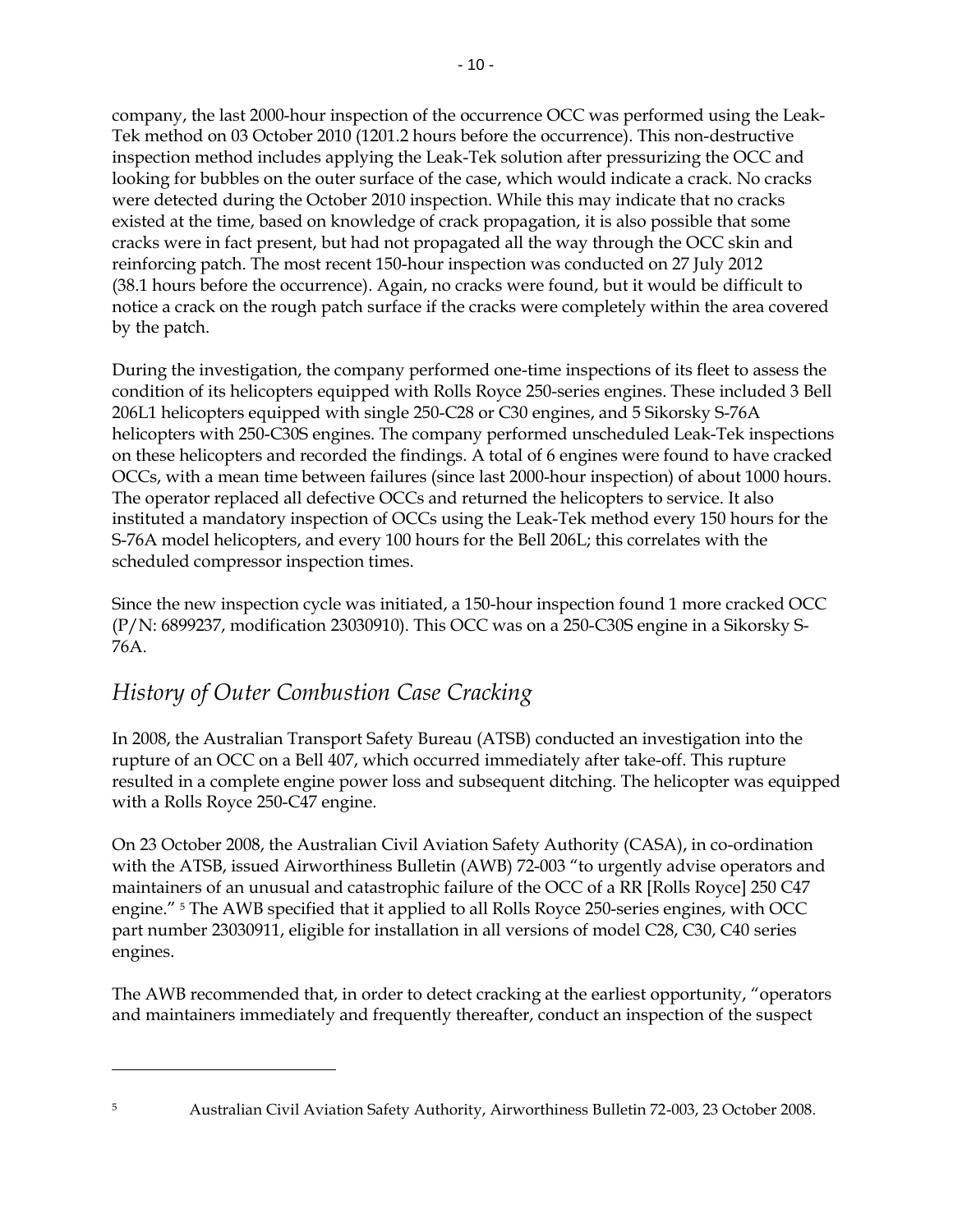areas of the duct, paying close attention to the area on inside bends of both sides of the duct." <sup>6</sup> It suggested that "such inspections should be conducted using a suitable inspection technique, such as a close inspection using a 10X magnifying glass." 7 One suggested inspection technique was to apply a leak check bubble solution to the area while motoring <sup>8</sup> the engine to pressurize the OCC. CASA called on the industry for proposals describing other effective inspection methods. The AWB requested the following:

> All instances of cracked OCC's should be reported to CASA via the SDR [Service Difficulty Reporting] system. This includes cracked OCCs discovered during operation or overhaul, which may not have been previously reported. Such information will assist the ATSB in their investigation and allow CASA to develop a comprehensive response to the problem. 9

CASA received 1 service difficulty report of cracking in a C30 series engine OCC, where cracking occurred under (or in) the same reinforced area, located on the inside bend, as the occurrence OCC.

#### *Maintenance - Floats*

The Sikorsky S-76 maintenance instructions for checking the floats require that a visual check without the aid of special optical devices, unless otherwise found necessary, be performed on the float fabric and seams to check for cuts, tears, punctures, and abrasions. The integrity of the floats' individual cells is also checked across the transverse bulkhead with a static test. The test is completed by inflating the cells with air pressure at 3.50 pounds per square inch gauge (psig) and monitoring for 30 minutes to 1 hour. The pressure in the inflated cells must remain greater than 3.0 psig. If the pressure falls below 3.0 psig, maintainers are advised to return the float to the manufacturer for repair.

The starboard nose float was last inspected in May 2012 and deemed serviceable. A float with this part number requires a six-month inspection. Newer part number floats have an annual inspection requirement. The test does not simulate the forces experienced when the floats are deployed in flight or the loads experienced during ditching.

### *History of Float Deployment and Survivability*

Sikorsky reviewed more than 30 years of data and found 11 incidents where S-76 aircraft ditched on water using the emergency flotation system. There were no injuries in 10 of those events. The only event with injuries involved an  $S-76C++10$  in Myanmar (Burma) in 2011. In

 $\ddot{\phantom{a}}$ 

<sup>6</sup> Ibid.

<sup>7</sup> Ibid.

<sup>&</sup>lt;sup>8</sup> Motoring the engine is done by engaging the starter, causing the gas producer section to rotate up to 20% rpm.

<sup>9</sup> Australian Civil Aviation Safety Authority, Airworthiness Bulletin 72-003, 23 October 2008.

<sup>10</sup> The S-76C++ is a variant equipped with a Turboméca Arriel 2S2 engine.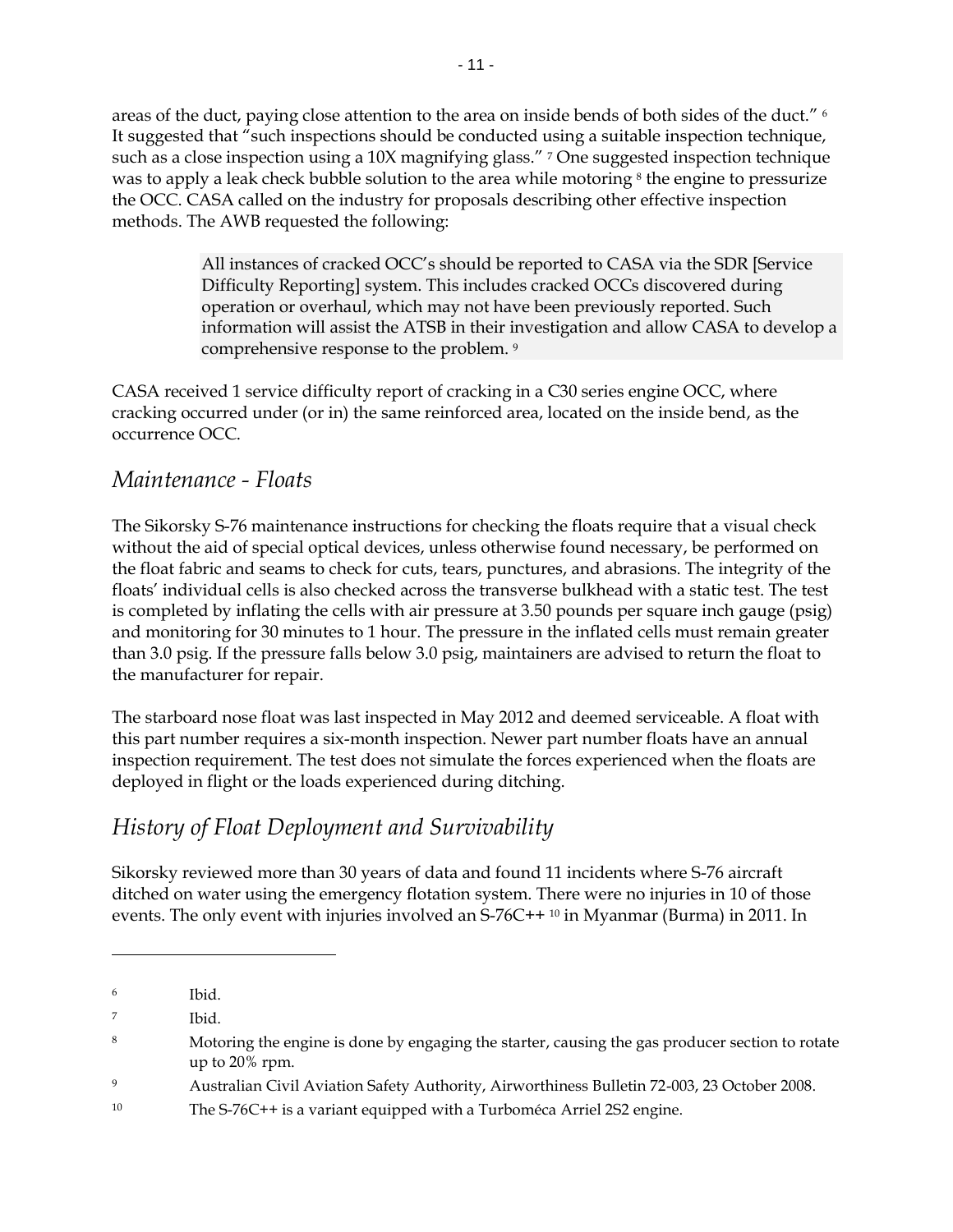that case, the aircraft ditched successfully, and all occupants evacuated from the aircraft, but 3 survivors subsequently drowned due to a delayed rescue response. In 6 events, the aircraft eventually rolled over and/or sank. In 4 events, the aircraft remained upright and was salvaged. In 1 event, the aircraft slid off a rig, broke in 2 pieces, and sank, but the flotation system still functioned and the occupants were able to evacuate. The S-76 flotation system is intended for emergency use only, to allow occupants time to exit the aircraft; it is not intended to facilitate salvage or repair of the aircraft. <sup>11</sup>

#### *Transportation Safety Board Laboratory Reports*

The following TSB Laboratory reports were completed:

LP 160/2012 – Tracker Analysis, Skytrac DSAT 300 LP 161/2012 – Examination of Outer Combustion Case LP 162/2012 - Examination of Helicopter Floats

These reports are available from the TSB upon request.

 $\overline{a}$ 

<sup>11</sup> Sikorsky, *Sikorsky76 Maintenance Manual*, SA 4047-76-2, Emergency Flotation System - Description and Operation.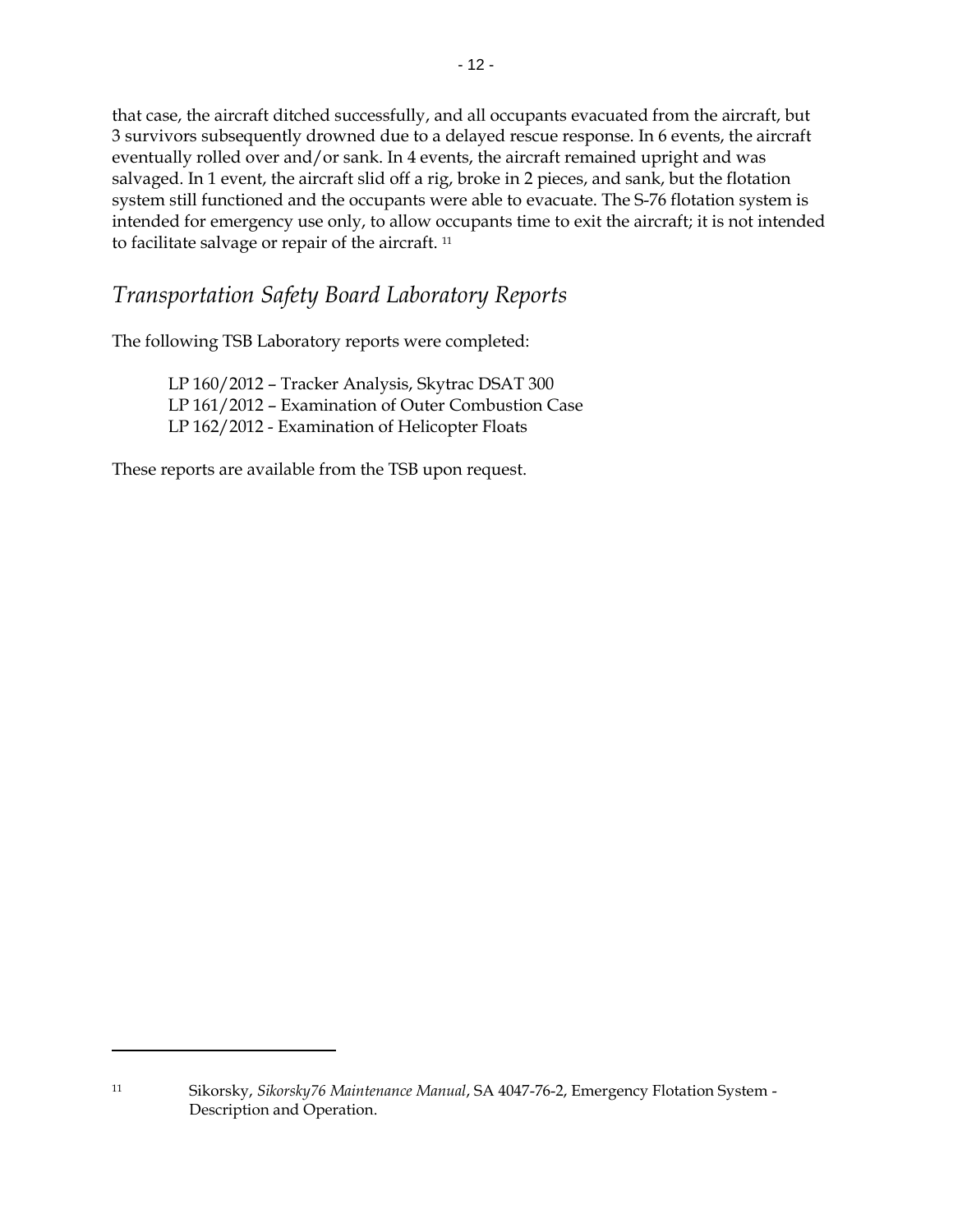# *Analysis*

This analysis focuses on the loss of power event, subsequent ditching, and the post-ditching deflation of the starboard emergency flotation system.

The engine outer combustion case (OCC) failed in flight because cracks propagated without being detected. This resulted in a sudden loss of pressurized air and an engine flame-out. The No. 2 engine lost power after the landing decision point; therefore a single engine overshoot could not be performed. The pilot continued the approach for landing under limited power (1 engine inoperative). The landing pad at the lodge was close, but the pilot determined it was too small to allow for a run-on landing. The pilot therefore performed a controlled ditching.

The cracks in the OCC likely started because thin metal was exposed to pressure and heat cycles.

The thinning of the OCC skin also facilitated the propagation of fatigue cracks. The manufacturer-recommended inspections and period between inspections of the engine OCC did not provide an adequate means of detecting cracks. As demonstrated in this occurrence, undetected cracks can propagate and cause OCCs to fail in flight, thereby risking the safe termination of flight. With limited inspection standards and no life limits, there is an ongoing risk of OCC failures.

The flotation system functioned and deployed; however, it did not keep the helicopter afloat in an upright position after rotor shutdown because the starboard nose float cell failed. This failure was due to aged bonding that was not strong enough to maintain a seal. A single seam failure across the transverse bulkhead caused all the cells in the float to deflate. The tear in the starboard nose float may have been the result of contact with objects in the water after the ditching. This tear may have contributed to the deflation of the forward nose float cell. It is also possible that the tear occurred during the recovery process when the floats were cut from their attachments with a knife to expedite their removal. As the helicopter began to list, extra load was exerted on the starboard main float at irregular angles, likely puncturing or tearing the float and causing it to deflate. The subsequent imbalance in flotation caused the helicopter to roll inverted in about 4 minutes.

The manufacturer-recommended inspections of the emergency flotation system did not provide an adequate means of assessing the condition and integrity of the floats to assure the buoyancy of the helicopter when deployed. Since there is no life limit assigned to the emergency flotation system floats, it is likely that the degradation of the bonded seams over time was not considered. With limited inspection standards and no life limits for the floats, there is an ongoing risk of float failures.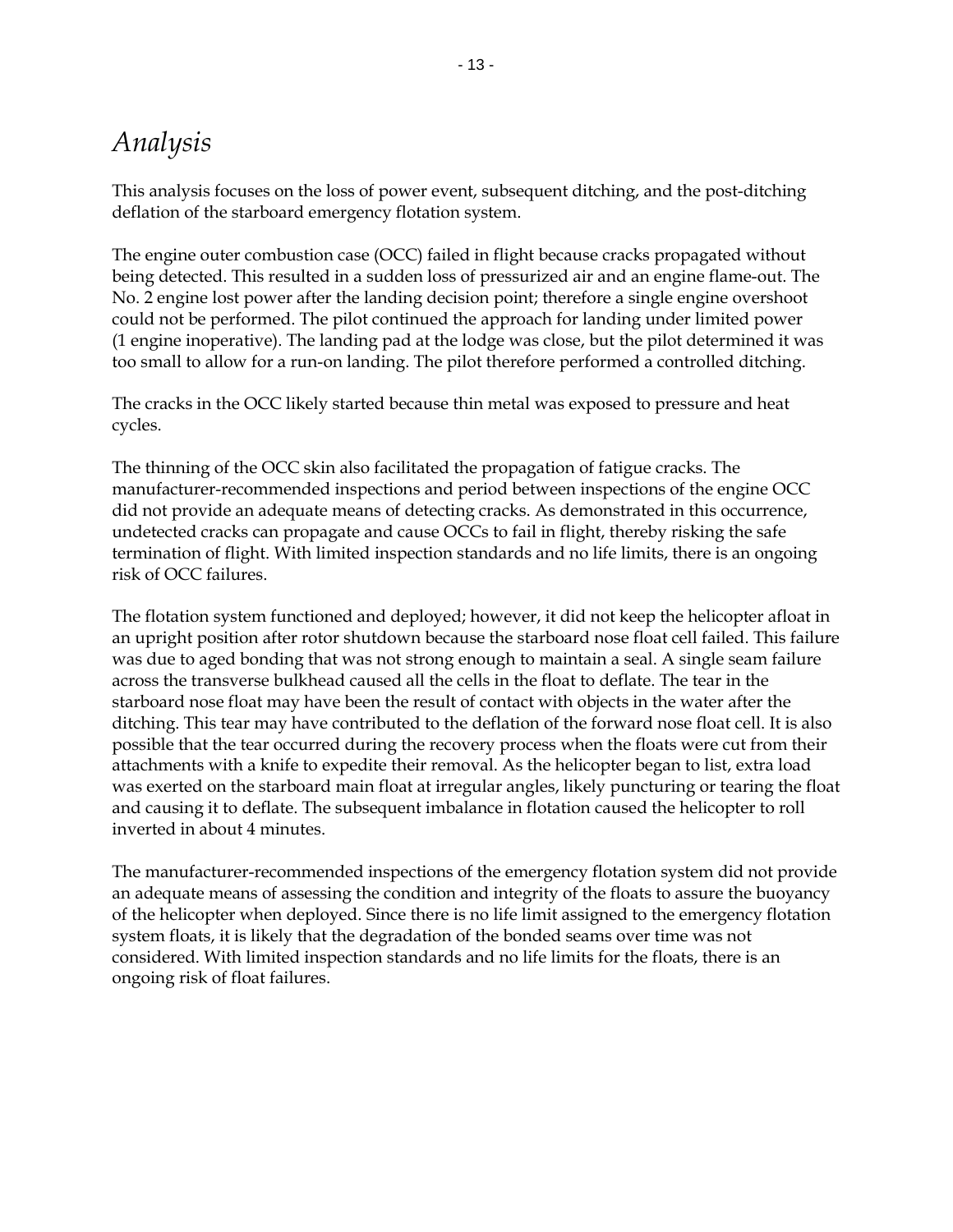# *Findings*

### *Findings as to Causes and Contributing Factors*

- 1. The No. 2 engine outer combustion case failed due to a fatigue crack that was not detected using the recommended inspection method and intervals.
- 2. The in-flight failure of the outer combustion case resulted in a power loss after the landing decision point.
- 3. A single-engine landing on the helipad was not possible, and the pilot conducted a controlled ditching with the floats deployed.
- 4. After a succesful ditching and evacuation, the flotation system did not keep the helicopter upright because the starboard nose float cells deflated.
- 5. The starboard nose float bonded seam was degraded; when subjected to ditching forces, it failed across both cells. The helicopter began to list, and extra load was exerted on the starboard main float at irregular angles, likely puncturing or tearing the float and causing it to deflate. The subsequent imbalance in flotation caused the helicopter to roll inverted about 4 minutes later.

#### *Findings as to Risk*

- 1. The manufacturer-recommended inspections and period between inspections relating to the engine outer combustion case did not provide an adequate means of detecting cracks. With limited inspection standards and no life limits, there is an ongoing risk of outer combustion case failures.
- 2. The manufacturer-recommended inspections of the emergency flotation system did not provide an adequate means of assessing the condition and integrity of the floats. With limited inspection standards and no life limits for the floats, there is an ongoing risk of float failures.

### *Other Findings*

1. The standards and regulations allow for this type of operation to be carried out with a single-engine helicopter without any flotation equipment.